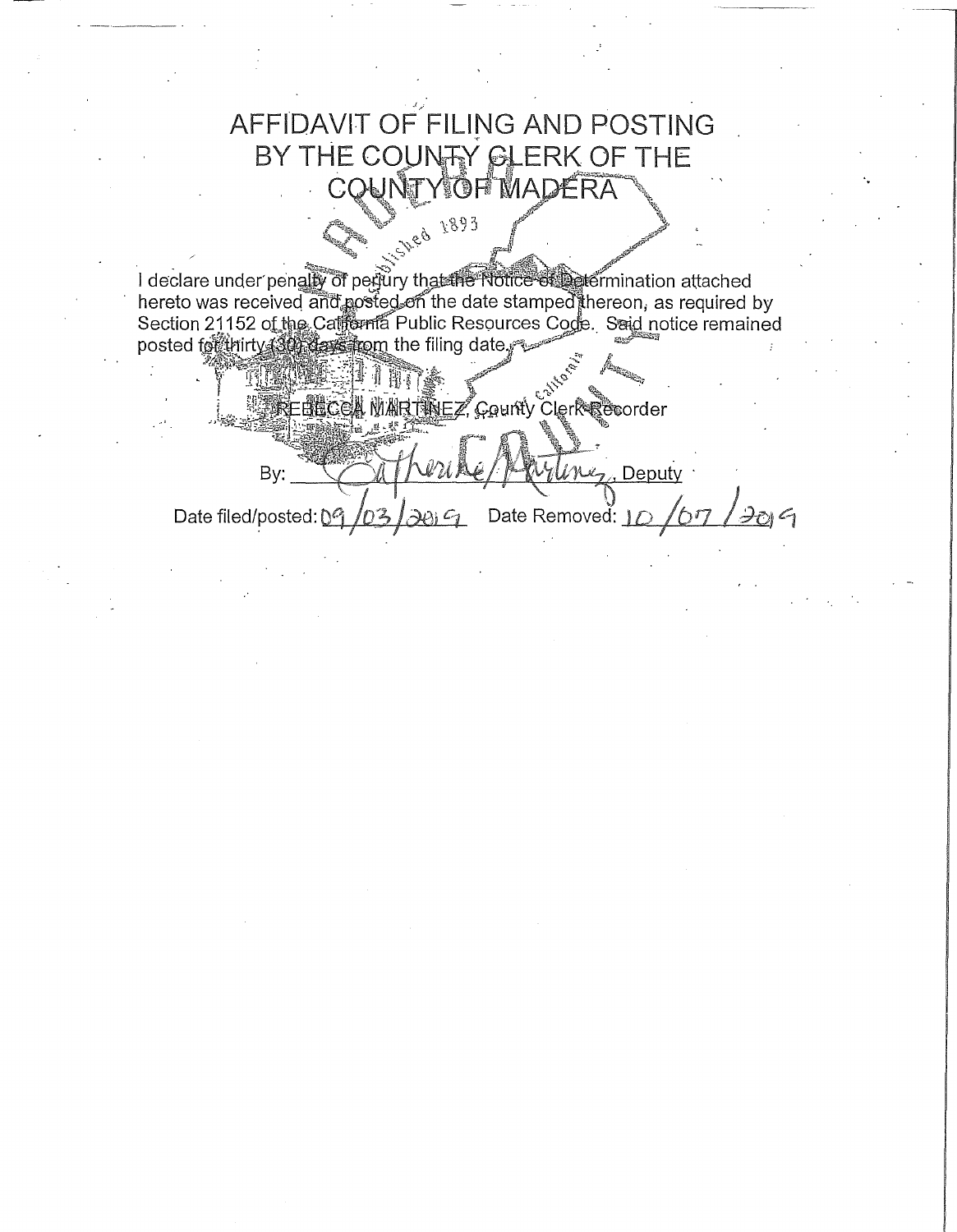# 2019047

### Notice of **Determination**

iya s

#### Appendix D

 $\begin{picture}(120,15) \put(0,0){\line(1,0){155}} \put(15,0){\line(1,0){155}} \put(15,0){\line(1,0){155}} \put(15,0){\line(1,0){155}} \put(15,0){\line(1,0){155}} \put(15,0){\line(1,0){155}} \put(15,0){\line(1,0){155}} \put(15,0){\line(1,0){155}} \put(15,0){\line(1,0){155}} \put(15,0){\line(1,0){155}} \put(15,0){\line(1,0){155}}$ 

 $\begin{array}{c} \mathcal{L}_{\text{max}}(\mathcal{L})\\ \mathcal{L}_{\text{max}}(\mathcal{L})\\ \mathcal{L}_{\text{max}}(\mathcal{L})\\ \mathcal{L}_{\text{max}}(\mathcal{L})\\ \mathcal{L}_{\text{max}}(\mathcal{L})\\ \mathcal{L}_{\text{max}}(\mathcal{L})\end{array}$ 

| To:      |                                                                                     |                                           | From:                                                                                              |  |  |
|----------|-------------------------------------------------------------------------------------|-------------------------------------------|----------------------------------------------------------------------------------------------------|--|--|
|          | Office of Planning and Research                                                     |                                           | Public Agency: Madera County Public Works                                                          |  |  |
|          | $U.S.$ Mail:<br>P.O. Box 3044                                                       | Street Address:<br>1400 Tenth St., Rm 113 | Address: 200 W. 4th Street, 3rd Floor<br>Madera, CA 93637<br>Contact: Ramon Mendez, Engineer III   |  |  |
|          | Sacramento, CA 95812-3044 Sacramento, CA 95814                                      |                                           |                                                                                                    |  |  |
|          |                                                                                     |                                           | Phone: (559) 675-7811                                                                              |  |  |
| $\times$ | County Clerk<br>County of: Madera<br>Address: 200 W. 4th Street<br>Madera, CA 93637 |                                           | Lead Agency (if different from above):<br>Address:                                                 |  |  |
|          |                                                                                     |                                           | Contact:<br>Phone:                                                                                 |  |  |
|          | <b>Resources Code.</b>                                                              |                                           | SUBJECT: Filing of Notice of Determination in compliance with Section 21108 or 21152 of the Public |  |  |
|          |                                                                                     |                                           |                                                                                                    |  |  |

State Clearinghouse Number (if submitted to State Clearinghouse): 2019079062

وألاباء

Project Title: Parkwood CMD 19A&B Water System Improvements

Project Applicant: Madera County Public Works

Project Location (include county): South of Avenue 13 between South Madera Ave. and Raymond Thomas Street Project Description:

See Attached Project Description

|                                                                                                                | CC                     | 131 <sub>mm</sub> |
|----------------------------------------------------------------------------------------------------------------|------------------------|-------------------|
| Madera County<br>This is to advise that the                                                                    | has approved the above |                   |
| $(\overline{X}]$ Lead Agency or $\Box$ Responsible Agency)                                                     |                        |                   |
| and has made the following determinations regarding the above<br>described project on August 6, 2019<br>(date) |                        |                   |
| described project.                                                                                             |                        |                   |
| 1. The project $\Box$ will $\boxtimes$ will not] have a significant effect on the environment.                 |                        |                   |

- 2.  $\Box$  An Environmental Impact Report was prepared for this project pursuant to the provisions of CEQA.  $\overline{\boxtimes}$  A Negative Declaration was prepared for this project pursuant to the provisions of CEQA.
- 3. Mitigation measures  $\Box$  were  $\boxtimes$  were not] made a condition of the approval of the project.
- 4. A mitigation reporting or monitoring plan  $\Box$  was  $\boxtimes$  was not] adopted for this project.
- 5. A statement of Overriding Considerations  $[\Box]$  was  $[\times]$  was not] adopted for this project.
- 6. Findings  $[\boxtimes]$  were  $[\Box]$  were not] made pursuant to the provisions of CEQA.

This is to certify that the final EIR with comments and responses and record of project approval, or the negative Declaration, is available to the General Public at:

| 200 W. 4th Street, 3rd Floor Madera, CA 93637 |  |
|-----------------------------------------------|--|
|                                               |  |

| Signature (Public Agency): |                                  | Title: |  |
|----------------------------|----------------------------------|--------|--|
| Date: September 03, 2019   | Date Received for filing at OPR: |        |  |

Authority cited: Sections 21083, Public Resources Code. Reference Section 21000-21174, Public Resources Code. The resources Code Revised 2011